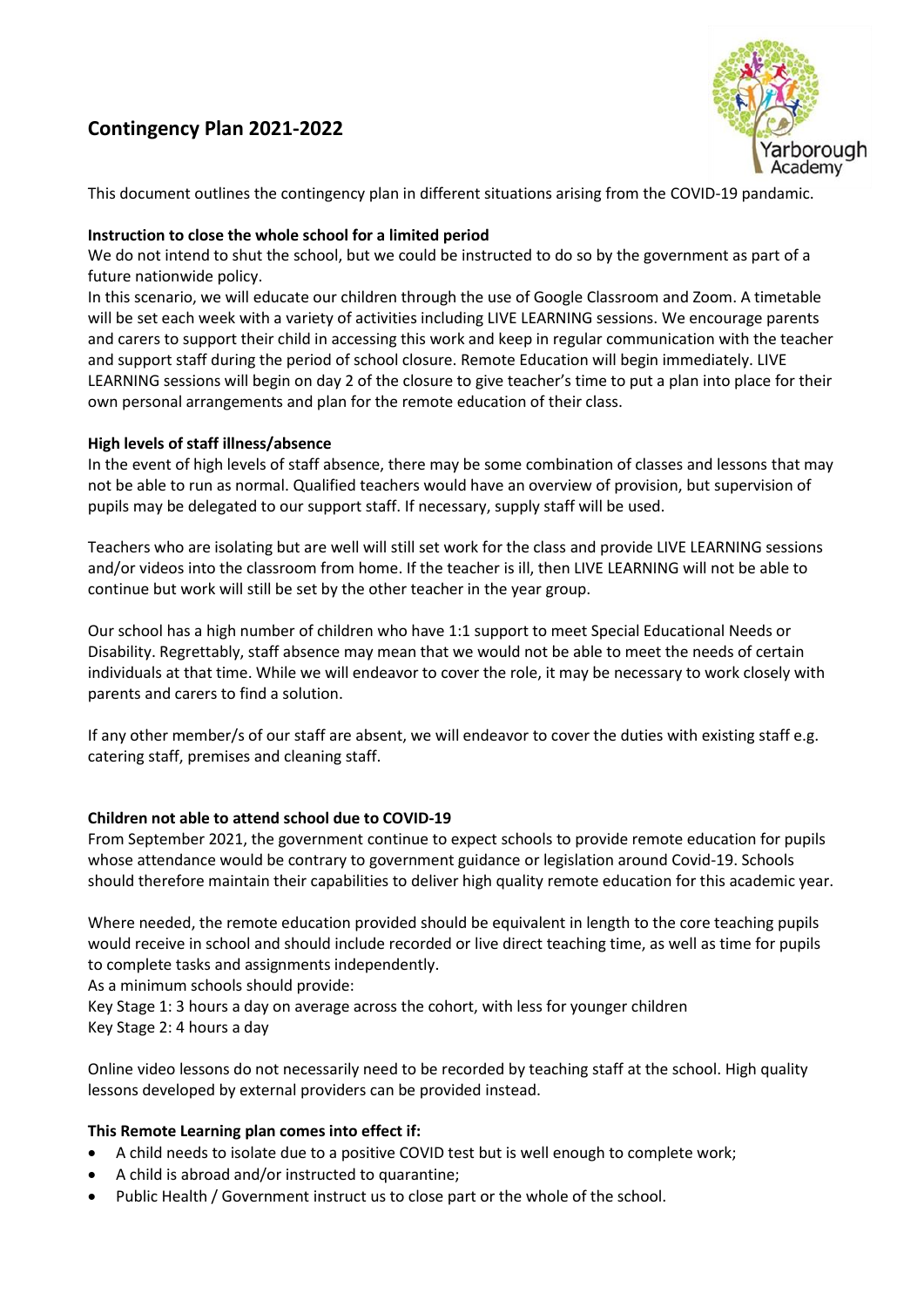### **In developing remote education, the government expect us to:** *(italics)*

*-select a digital platform for remote education provision that will be used consistently across the school in order to allow interaction, assessment and feedback and make sure staff are trained and confident in its use.* 

- We will use Google Classroom to set work, activities, videos and online links to ensure our curriculum offer continues at home.
- We will use Google Classroom for children to upload their completed work.
- We will use Google Classroom for adult to child communication and feedback.
- We will use Google Meet or Zoom for streaming LIVE LEARNING sessions and live interactions.
- We will use Zoom for assemblies and the GLO MO Show.
- We will use Parent Mail, teacher emails and telephone calls for Parental communication.

*-teach a planned and well-sequenced curriculum so that knowledge and skills are built incrementally; -have a good level of clarity about what is intended to be taught and practised in each subject so that pupils can progress through the school's curriculum;*

*-set meaningful and ambitious work each day in an appropriate range of subjects; -consider how to transfer into remote education what we already know about effective teaching in the live classroom by, for example:*

*-providing frequent, clear explanations of new content, delivered by a teacher or through highquality curriculum resources*

*-providing opportunities for interactivity, including questioning, eliciting and reflective discussion -providing scaffolded practice and opportunities to apply new knowledge*

*-enabling pupils to receive timely and frequent feedback on how to progress, using digitallyfacilitated or whole-class feedback where appropriate*

*-using assessment to ensure teaching is responsive to pupils' needs and addresses any critical gaps in pupils' knowledge*

*-avoiding an over-reliance on long-term projects or internet research activities*

- Remote learning will be a mixture of stand-alone work as well as access to work that is being completed in class (when relevant and practical).
- A weekly timetable will be provided for remote learning which includes LIVE LEARNING sessions, work uploaded to Google Classroom and online learning resources. See appendix 1 for example of the weekly timetable.
- We will use our own resources that we can upload to Google Classroom. We will also use our subscriptions to Oxford Owl, Kapow, My Maths, Numicon Online, Times Tables Rock Stars, Duolingo, RWI, Move this World and Lexia. Other quality platforms that we will access include STEM, Oak National Academy, BBC Bitesize, Twinkl etc.
- We will set work covering a broad range of subjects which will be accessible through Google Classroom or can be printed. This is called the 'Work Pack'. This work will be age appropriate to enable the children to complete the activities as independently as possible. Children can work through this pack at their own pace.
- We will provide an 'Activity Menu' which includes fun and practical activities to choose from. See appendix 2 for example.
- There will be a topic on Google classroom called 'Remote Learning for individual isolation'. The timetable, Work Pack and Activity Menu will all be found here.
- Class work that is appropriate for home learning and Live Learning sessions will be put onto Google Classroom and assigned to the individual child who is isolating.
- We will check work uploaded to Google Classroom daily.
- Feedback will be given to uploaded work. Questioning will be used during LIVE LEARNING sessions and on Google Classroom.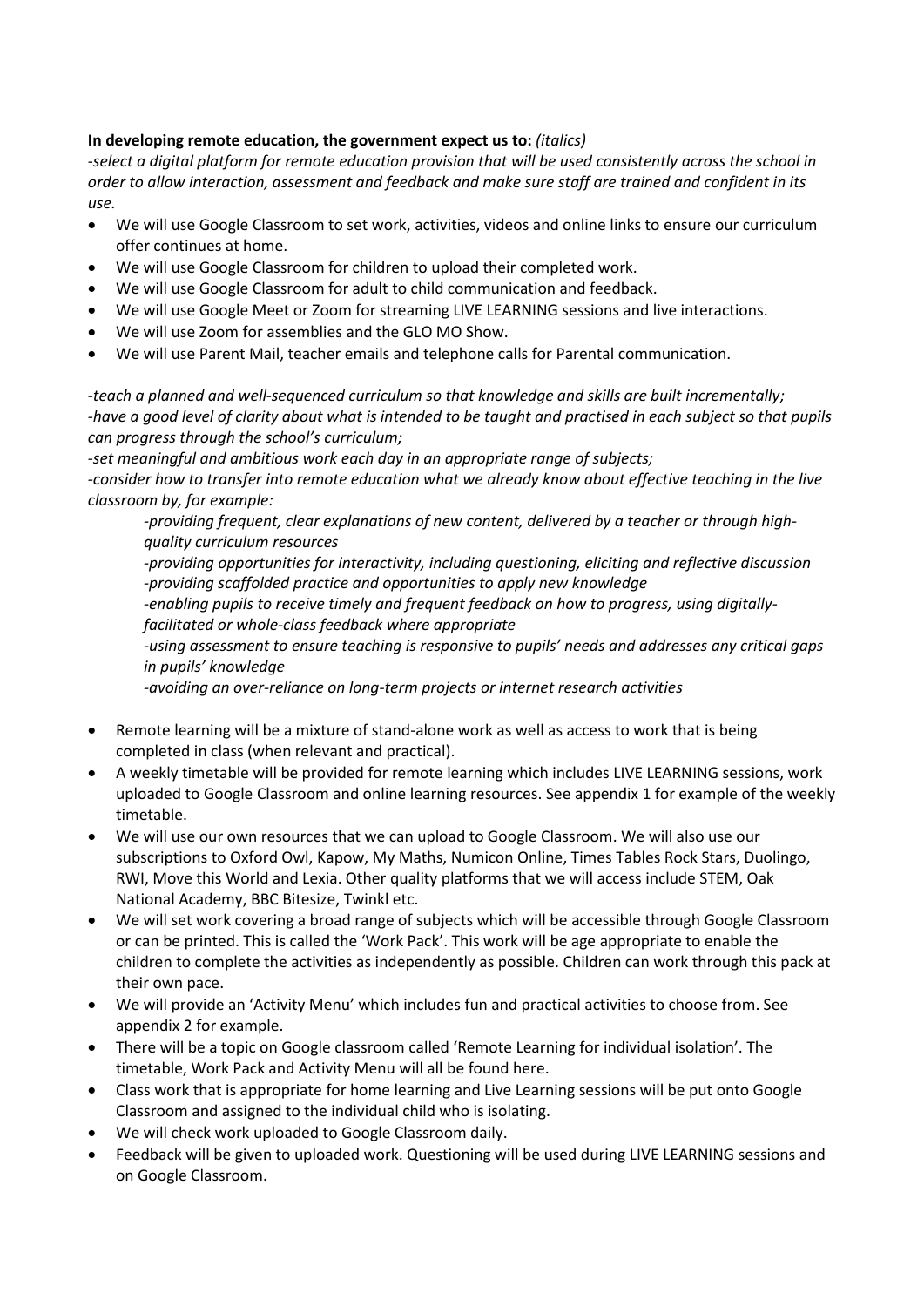We will set differentiated work on Google Classroom where necessary. If during a LIVE LEARNING session, support staff will give simplified explanations where necessary.

*-overcome barriers to digital access for pupils by, for example:*

*-distributing school-owned laptops accompanied by a user agreement or contract -securing appropriate internet connectivity solutions,*

*-providing printed resources, such as textbooks and workbooks, to structure learning, supplemented with other forms of communication to keep pupils on track or answer questions about work.*

We will provide a pack of printed resources for any child who does not have access to our online offer. We also have the provision to loan school ipads with a user agreement and signed contract.

*-have systems for checking, daily, whether pupils are engaging with their work, and work with families to rapidly identify effective solutions where engagement is a concern;* We will check work uploaded to Google Classroom daily. Feedback will be given to uploaded work.

Questioning will be used during LIVE LEARNING sessions and on Google Classroom. Contact registers are used to record engagement with remote learning and to record all contact during isolation periods.

*-identify a named senior leader with overarching responsibility for the quality and delivery of remote education, including that provision meets expectations for remote education;* Mrs Cox is the named person for Remote Education.

*-consider these expectations in relation to the pupils' age, stage of development or special educational needs, for example where this would place significant demands on parents' help or support.* We will provide differentiated work for children with SEND. We will also offer support to parents. Activities set for younger pupils will take into account the level of support needed and ensure there are plenty of activities that can be completed independently through use of video explanations etc.

#### **Safeguarding during remote education**

- Regular check ins for all children who are isolating by the classroom staff either through Google Classroom, Zoom or telephone call (using a withheld number).
- Online safety protocols set up for parents, staff and children for the safe use of Google Classroom, Zoom and Google Email. All monitored by the Online Safety Lead Teacher.
- For any children who are on the Child Protection Register, we will ring the named social worker to inform them that the child is isolating at home.
- CARE calls for vulnerable pupils.
- Safeguarding spreadsheets to record contact with each isolating child.
- Children can contact teachers via Google Classroom.
- Parents can contact teachers by email.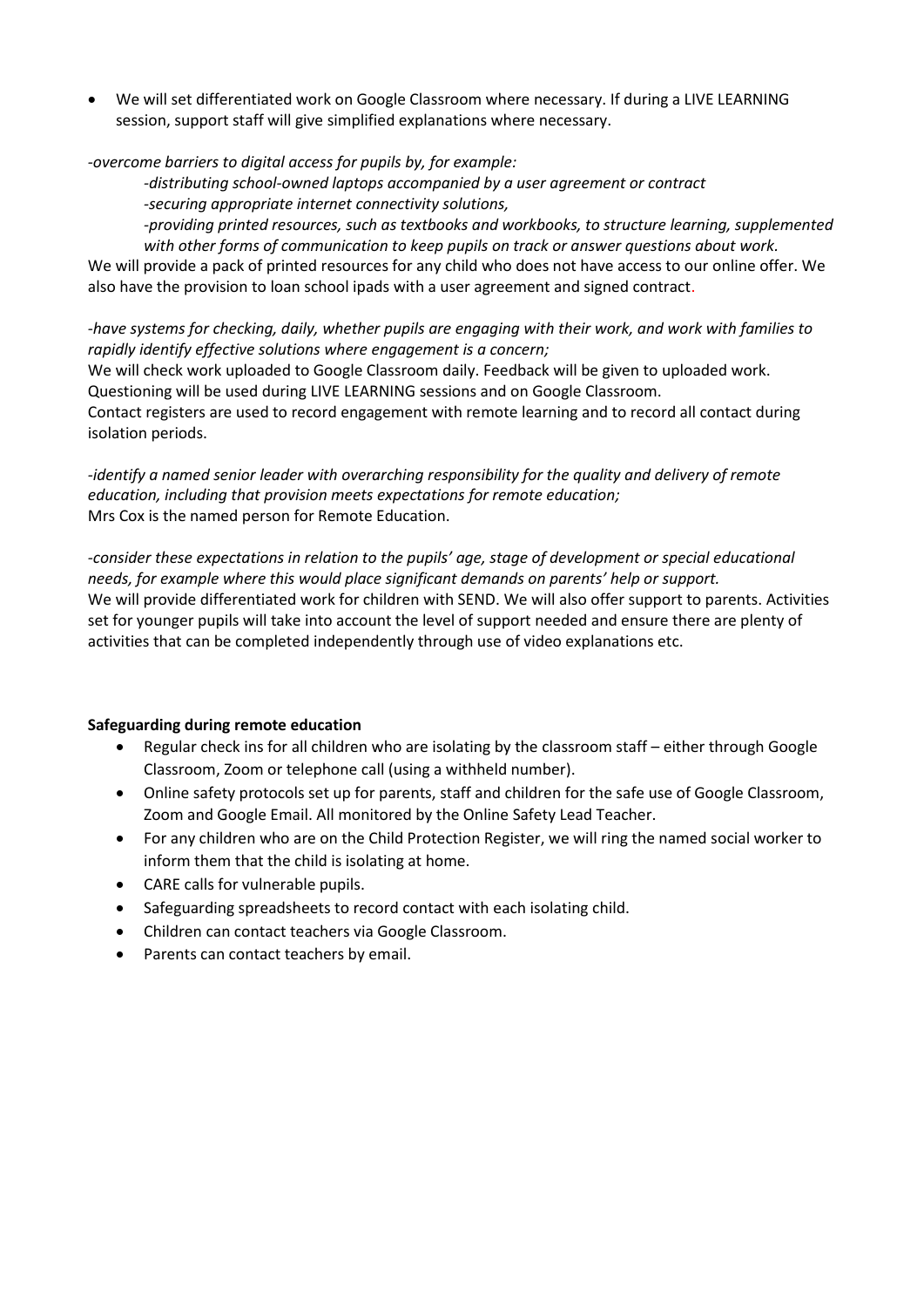### **Appendix 1 Example of a Weekly Timetable**

|           |                      |                        |                                                                                      | Even though you can't be with us in person, you are still an important part of our class and we look forward to seeing you in the LIVE LEARNING |           |                      |                   |
|-----------|----------------------|------------------------|--------------------------------------------------------------------------------------|-------------------------------------------------------------------------------------------------------------------------------------------------|-----------|----------------------|-------------------|
|           |                      |                        | sessions and seeing the work and photos you upload to Google Classroom. We miss you! |                                                                                                                                                 |           |                      |                   |
|           | $q_{\text{arm}}$     | $9.30$ am              | $10.45$ am                                                                           | II.30am                                                                                                                                         | $12$ noon | lmn                  | 2 <sub>pm</sub>   |
| Monday    | Move This            | <b>LIVE ASSEMBLY</b>   | <b>LIVE LEARNING</b>                                                                 | Oxford Owl                                                                                                                                      | L         | Remote Learning      | My Maths          |
|           | World.               | 7 <sub>o</sub> cm      | Google Meet                                                                          | Individual Reading                                                                                                                              |           | Activity Menu        | $\alpha$          |
|           | <b>TT Rock Stars</b> |                        |                                                                                      |                                                                                                                                                 |           |                      | <b>TXI</b>        |
| Tuesday   | Move This            | <b>I TVF I FARNING</b> | <b>I TVF I FARNTNG</b>                                                               | Oxford Owl                                                                                                                                      | U         | Physical Activity    | Google Classroom  |
|           | World                | Google Meet            | Google Meet                                                                          | Individual Reading                                                                                                                              |           | Joe Wicks or         | Work Pack         |
|           | <b>TT Rock Stars</b> |                        |                                                                                      |                                                                                                                                                 |           | similar              |                   |
| Wednesday | Move This            | <b>LIVE LEARNING</b>   | Google Classroom                                                                     | Oxford Owl                                                                                                                                      | N         | <b>LIVE LEARNING</b> | Duolingo          |
|           | World.               | Google Meet            | Work, Pack,                                                                          | Individual Reading                                                                                                                              |           | Google Meet          |                   |
|           | <b>TXI</b>           |                        |                                                                                      |                                                                                                                                                 |           |                      |                   |
| Thursday  | Move This            | <b>I TVF I FARNING</b> | <b>I TVF I FARNTNG</b>                                                               | Oxford Owl                                                                                                                                      | C         | Physical Activity    | Listen to a story |
|           | World                | Google Meet            | Google Meet                                                                          | Individual Reading                                                                                                                              |           | Joe Wicks or         | from our staff    |
|           | <b>TT Rock Stars</b> |                        |                                                                                      |                                                                                                                                                 |           | similar              | reading list      |
| Friday    | Move This            | <b>LIVE LEARNING</b>   | $10.30$ am                                                                           | Oxford Owl                                                                                                                                      | H         | Google Classroom     | Remote Learning   |
|           | World.               | Google Meet            | LIVE GLO MO                                                                          | Individual Reading                                                                                                                              |           | Work Pack            | Activity Menu     |
|           | My Maths             |                        | <b>SHOW</b>                                                                          |                                                                                                                                                 |           |                      |                   |
|           |                      |                        | Z <sub>oom</sub>                                                                     |                                                                                                                                                 |           |                      |                   |



### **Appendix 2**

**Example of an Activity Menu** – this is a menu that they can choose from suitable for their age group. These are fun and practical activities like gardening, baking, playing a board game etc.

# Activity Menu for Year 4



If your timetable has directed you to look at this menu, please choo **Le dru** activity which interests you and that you will enjoy. Don't forget to take a picture and upload it to Google Classroom - we would all love to see what you've been doing!

### Activity Menu

| I. Get Mathematical                             | 2. Get Baking                                   |  |  |  |
|-------------------------------------------------|-------------------------------------------------|--|--|--|
| Measure the height of everyone who lives in     | Choose your favourite recipe to make or cook    |  |  |  |
| your house (including your pets). Draw a        | something for you and your family. Remember,    |  |  |  |
| diagram to show the different heights.          | you will need adult supervision when using.     |  |  |  |
|                                                 | sharp knives and hot ovens.                     |  |  |  |
| 3. Get Creative                                 | 4. Get Crafty                                   |  |  |  |
| Make a collage to represent something that is   | Using old cardboard packaging, make a model of  |  |  |  |
| important to you.                               | your own choice.                                |  |  |  |
| 5. Get Dancing                                  | 6. Get Playing                                  |  |  |  |
| Make up your own dance routine to go with       | Play a board game with someone in your family.  |  |  |  |
| your favourite song. Don't forget to video your |                                                 |  |  |  |
| super moves!                                    |                                                 |  |  |  |
| 7. Get Gardening                                | 8. Get Acting                                   |  |  |  |
| Go outside and do some gardening. It could be   | Write your own mini play script and act it out. |  |  |  |
| weeding, planting, pruning, raking leaves or    | Don't forget to use different voices. You could |  |  |  |
| digging.                                        | even use different costumes.                    |  |  |  |
| 9. Get Designing                                | 10. Get Scientific                              |  |  |  |
| Design and make a paper aeroplane that will     | What did you have for dinner? Draw a picture    |  |  |  |
| travel the furthest.                            | of a big plate and then draw what you had for   |  |  |  |
| Does changing your design make it go further?   | dinner last night. Find out what type of foods  |  |  |  |
|                                                 | you ate e.g. dairy, protein, carbohydrate.      |  |  |  |
|                                                 | Can you find out why your body needs these      |  |  |  |
|                                                 | type of food?                                   |  |  |  |
|                                                 |                                                 |  |  |  |
|                                                 | THE MORE YOU GLOW                               |  |  |  |
|                                                 | THE MORE OTHERS                                 |  |  |  |
|                                                 | GLOW BACK                                       |  |  |  |
|                                                 |                                                 |  |  |  |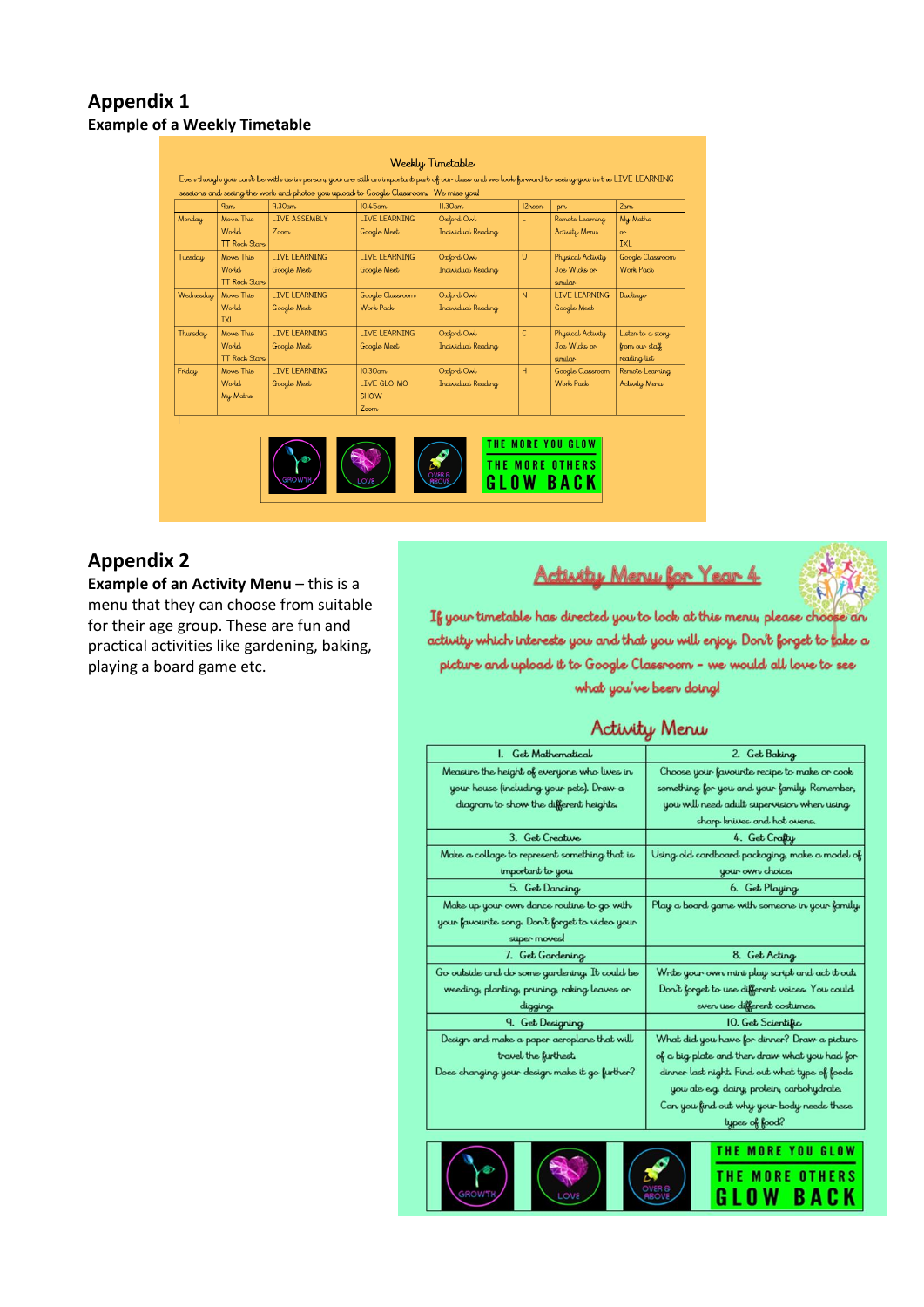### **Appendix 3 Parent letter with online learning expectations**

### Dear Parent/Carer

If your child is unable to attend school due to:

- Isolating and waiting for a test but feel well enough to do school work
- Isolating after a positive test result but feel well enough to do school work
- Any government enforced closure

then we will be educating your child from home.

There will be a weekly timetable, Work Pack and Activity Menu accessible through Google Classroom. This will include a mixture of reading, online learning, activities set for different areas of the curriculum, as well as LIVE LEARNING sessions where your child can see the lesson being taught. These LIVE LEARNING sessions are for set times only and are specified on the timetable. We will be holding these sessions using Google Meet or Zoom. The links for these will be in your child's Google Classroom. Some teachers may choose to record their lessons instead of live streaming. There will still be an opportunity to ask questions and interact with the teacher, either through Google Classroom or via telephone.

We understand that supporting your child with their remote education can be very difficult, especially if you are working from home yourself. Try your best to encourage your child to follow the timetable – our teachers are providing this to try to make it easier for you. If the teacher does not have any contact with your child on either Google Classroom or Zoom then they will give you a ring to check that all is well and offer any support that you might need. Remember that phone calls from staff will show as 'no caller id'.

### **Appendix 4 Yarborough Academy Google Meet/Zoom Protocols**

What to expect from a Yarborough Class LIVE Meeting-

LIVE LEARNING session dates and times will be shared via the class timetable on Google Classroom. The actual meeting link will only be shared securely through Google Classroom to the relevant child.

Just before the LIVE LEARNING session is due to start the teacher will start the meeting and admit the child/ren into the meeting.

Teachers will remind all pupils about online etiquette and expectations.

Children joining from home may be muted by the teacher or have the noise of the classroom muted – this will be dependent upon the nature of the activity and to aid a more successful session.

The device being used will have its camera pointing at the teacher's board so that they can see the relevant information being taught.

Before every LIVE meeting Parents and Pupils should:

- Join the link at the time specified on the timetable.
- Be dressed appropriately (no pyjamas!)
- Make sure that any questions, not linked to the conversation, for the members of staff are sent through the appropriate channels rather than being asked in front of all the children.
- Listen and respect each other's comments and points of view.
- Understand that the chat function must be used in line with teacher questions otherwise this could be disabled.